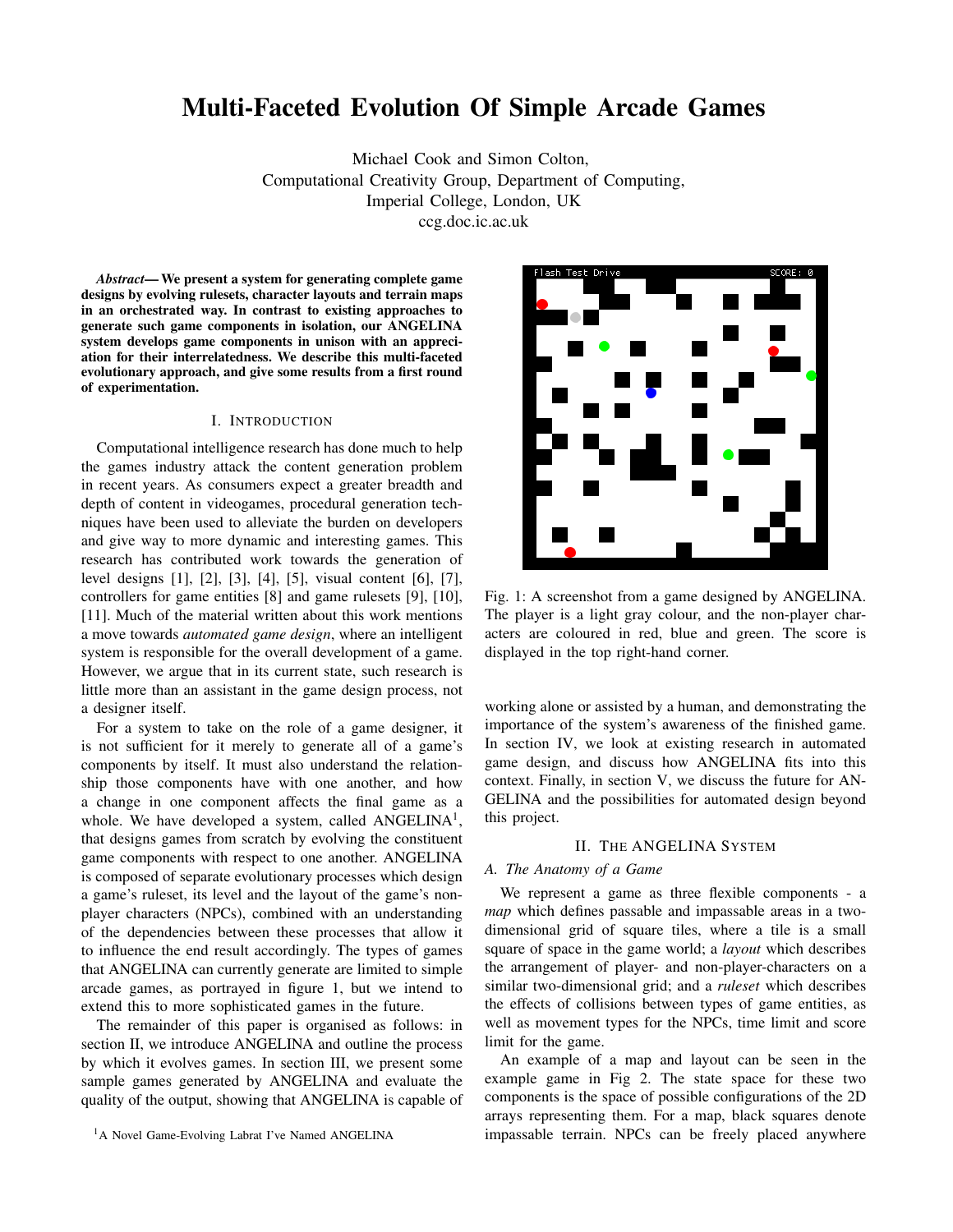```
<scorelimit>44</scorelimit>
<timelimit>72</timelimit>
<redmovement>CLOCKWISE</redmovement>
<greenmovement>RANDLONG</greenmovement>
<bluemovement>RANDLONG</bluemovement>
<rules>
  <rule>PLAYER,RED,DEATH,DEATH,1</rule>
  <rule>GREEN, RED, TELEPORT, DEATH, 0</rule>
  <rule>OBSTACLE, RED, NOTHING, TELEPORT, 0</rule>
```
</rules>



Fig. 2: A sample game produced by ANGELINA, with the map and layout shown visually in the subfigures, and the rules presented in XML format.

within the layout, but not on top of each other. The state space described by the rulesets is derived from those defined in [10]. In particular, circles of three different colours move around the grid defined by the map. The manner in which they move is chosen from a selection of presets based on existing arcade games, including: *random walks* which change direction at unpredictable intervals, and *wall hugging* behaviours, which only change direction when they encounter an obstacle.

When two objects collide, rules in the ruleset may fire. Rules have conditions, which are the two colours whose collisions they are triggered by (possibly including the player), and the effects applied to the two colliding objects. These effects are *death*, i.e., removing the object from play, and *teleport*, which moves the object to a randomly-chosen, nonobstructed point on the map. A rule may only apply an effect to one of the colliding objects. Each rule also has an associated score value which may be positive, negative or zero. The player's score is shown while they play the game.

These three game components can be evolved individually as if they were single artifacts, or with reference to each other, as described later. The combined game components are then converted into external formats for automatic compilation into executable games. ANGELINA is currently capable of outputting *Monkey* code<sup>2</sup> , which can be compiled into a variety of target executables, including Flash, HTML5 and Objective-C code. The flexibility of these output formats will make it simple to distribute ANGELINA's games widely, which will help when we incorporate human-sourced playout data in future experiments.

#### *B. Crossover and Mutation*

In order to recombine the various elements of the games we implement a range of crossover styles, obtained through experimentation with each component type. For maps, we produce offspring by taking a binary approach to the two parents. For each pair of parent maps, we produce five children. One child is produced through binary AND, where a tile in the child map is an obstacle if it is an obstacle in both of its parents. We do the same for another child, through binary OR. The remaining children are produced through a scattered inheritance, where an arbitrary map tile in the child map  $map_{child}$  is defined as:

$$
map_{child}[i][j] = \begin{cases} \n\text{map}_1[i][j] & \text{if } \text{rnd}() < 0.5 \\ \n\text{map}_2[i][j] & \text{if } \text{rnd}() \ge 0.5 \n\end{cases}
$$

For NPC layouts, we use some similar approaches, employing binary operators AND and OR to produce children. We also transpose sets of coloured NPCs between the parents; for example, one child may be a copy of one of its parents, but have its set of blue NPCs switched out and replaced with the set of blue NPCs from its other parent. Which sets are crossed over is chosen randomly, and each pair of parent layouts generates ten children.

Ruleset evolution includes some single-parent mutation as well as dual-parent recombination. Single parents generate mutated offspring by choosing a random rule and randomly changing one of its parameters, such as the effect of the collision, or the coloured NPCs it is triggered by. Crossover works by swapping rules over between parents, so that the resulting child has a mixture of rules from its parents. For every eight children generated this way, we also include two randomly generated 'fresh' rulesets to avoid stagnation in the evolutionary search, which was noted in early experiments.

These evolutionary settings have been determined by some preliminary experimentation, but in future, we plan to perform systematic testing of the evolutionary parameters, to optimise the system

## *C. Fitness Functions For Game Components*

*1) Maps:* Map designs are scored using two metrics which we have termed *fragmentation* and *domination*. A map's fragmentation score is equal to the number of *islands* present in the map, where an island is a set of blocks that are adjacent to one another and disconnected from both the wall and other islands. A map's domination score represents the number of tiles which *dominate* sections of the map. A tile is said to dominate two other tiles if all paths between those two tiles must pass through the dominated tile. A similar definition can be found in [5]. In the vocabulary of game design, a dominating tile represents a doorway or a corridor; a tile separating two regions of the map.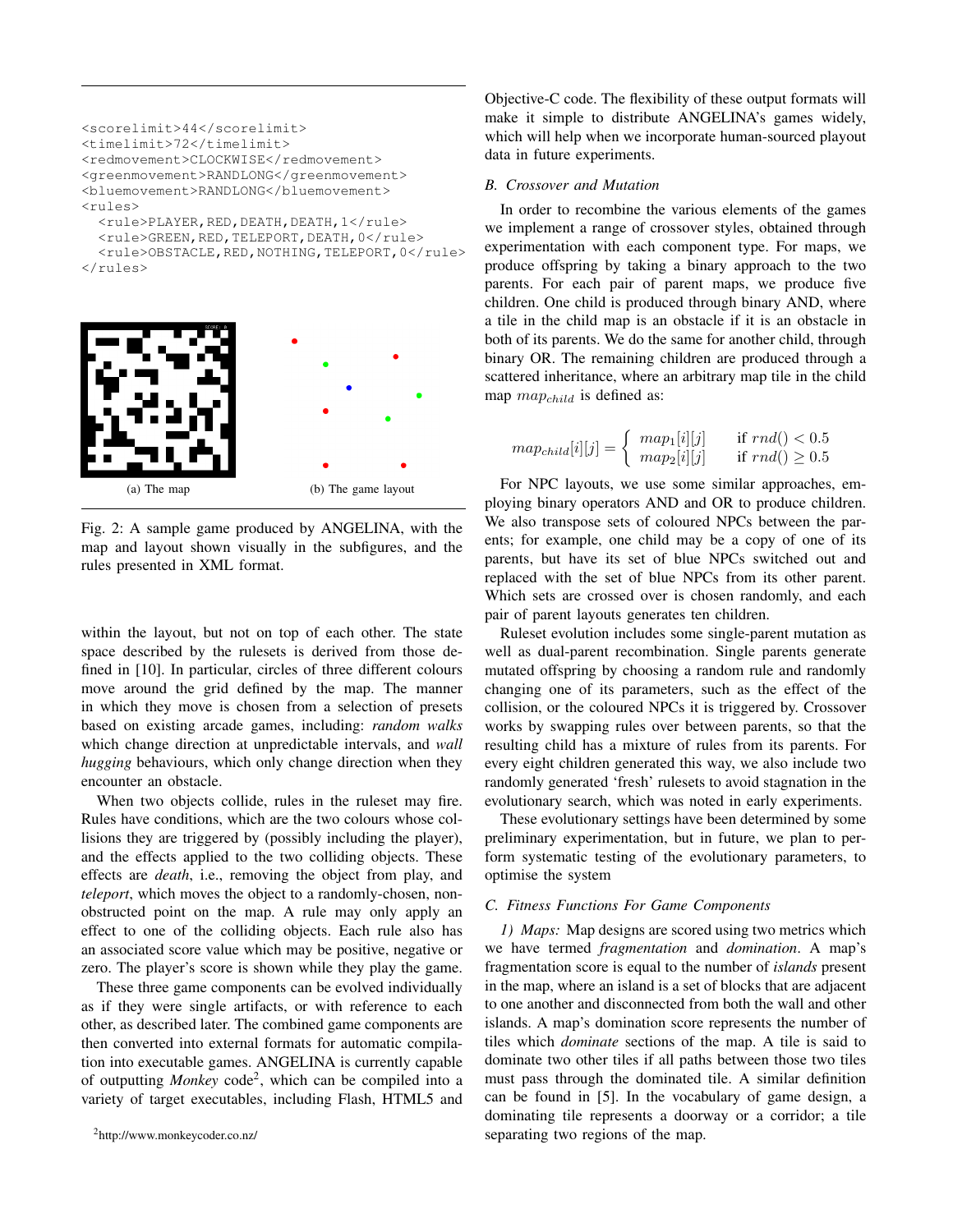Calculating which tiles dominate others is costly to do, given that it must be performed on every tile in every map in the population at every generation. We check if a tile is dominating by calculating how many tiles are reachable from that tile in the map. We call this set of reachable tiles a *flood plain*. For a tile, t, the flood plain is defined as:

$$
fldplain(t, map) = |\{t_2 \text{ such that } rchable(t, t_2, map)\}|
$$

where

$$
rchable(p, q, m) \iff \exists
$$
a path from p to q in map m

We then modify the map by blocking out  $t$  and making it inaccessible. We then perform the same calculation for a neighbour of  $t$ ,  $t_{nb}$ , in the modified map  $map_{br}$ .

$$
map_{br} = map[t = \texttt{obstack}]
$$

Where  $map[t = \text{obstacle}]$  represents a remapping of *map* such that tile t is now inaccessible. Therefore, tile t is a dominant tile for  $map$  if the modified floodplain is more than one tile smaller than the unmodified floodplain.

$$
floodplain(t, map) < floodplain(t_{nb}, map_{br}) + 1
$$

Since we have only blocked off one tile in  $map_{br}$ , if the floodplain is more than one tile smaller then blocking  $t$  must also have blocked access to other tiles. In other words,  $t$ dominates at least one tile. In general, fragmentation controls the number of obstacles in a map, while domination controls the openness of the play areas. These map-generation metrics are simple, but include a range of arcade-style archetype maps varying from open arena-based games, such as *Pong* or variants of *Snake* with minimal obstacles, to the more labyrinthine maps with maze-like properties such as those used by *Pac-Man* or *Sokoban*.

*2) Rulesets:* We score rulesets using two distinct methods. First, we run a series of checks to filter out the most unplayable or useless rulesets. We do this by examining the rulesets directly and checking for pathological combinations of rules. For instance, a ruleset is unplayable if the only way of gaining score is for the player to die; similarly, a game should never specify a rule for a NPC type if that type is entirely absent in the game layout, and the player cannot collide with themselves, etc.

In deciding on what form these checks should take, we took inspiration from McGonigal's definition [12] of a game's components as a *goal*, a set of *obstacles* and a *feedback mechanism*. In particular, we ensure the games are directed towards a goal using score gain and provide an obstacle to the player through the loss of score or death. These games shrink the state space for rulesets, whilst retaining a core space of 'interesting' rulesets that can be explored through playouts. We also cull the lowest-scoring half of the population and take the remainder through to a series of playouts. In total we simulate eight playouts of the game, recording the score and whether or not the player died. A playout begins by fixing a behaviour for the playercharacter (since the playout is automated, and therefore no human player is present) by applying one of the available NPC behaviours to them, and optionally adding in certain constraints to test different aspects of the game. The types of playout are:

- *Empty*, where the player character is removed from the game and the game is executed until the time limit. This gives useful information on the game's natural entropy. For a game like *Pong*, this would result in a large negative score, while a game like *Pacman* would return a zero score.
- *Static*, where the player is included in the game but does not move. This might be considered a step up from the Empty playout. This playout represents a worst-case scenario for player behaviour.
- *Random Walker*, where the player mimics the NPC behaviour type of random walk. The player moves through the environment, turning at randomised intervals.
- *Pre-Collision*, which are identical to Random Walk playouts, except that the player is collided with all NPCs of one or more types before the play begins. These playouts are useful to compare to Random Walks as they show what the extremes of player involvement are. A game like *Pacman* yields very useful information from these playouts, as they include a perfect run (colliding with all the pills before the game begins completes the level) and a worst-case (colliding with the ghosts before the game begins, which results in the game over screen).
- *Long Play*, which are also identical to Random Walk playouts, but they are not limited by time.

This sort of information about the role of the player in the current ruleset is used to filter out broken rulesets by detecting games which the player has little or no effect on, or that are too easily won. This is done in a second round of evaluation, where each ruleset is examined in turn and the score data for their playouts analysed. We expect some or no progression between the Empty, Static and Random Walk playouts, as they represent increasing player involvement and our definition of a game is strongly geared towards the player being the factor affecting the score. It is also useful to compare pre-collision data, as if all playouts of this type tend towards a positive or negative score it can mean that a game's rulesets are either too difficult or too hard.

Note that score and time limits are not measured directly. Because they affect the length of playouts, they indirectly affect the fitness of the games overall - a time limit that is too short may prevent the player from making progress, while one that is too long may give the player too much time to gain score. Score and time limits are modified during crossover and mutation as part of the evolutionary process.

*3) Layouts:* Layouts are scored using sparseness and volume as metrics. This space is defined thus: a layout is sparse if the average distance between two NPCs is high. For a layout with  $n$  items in it (of any colour) the sparseness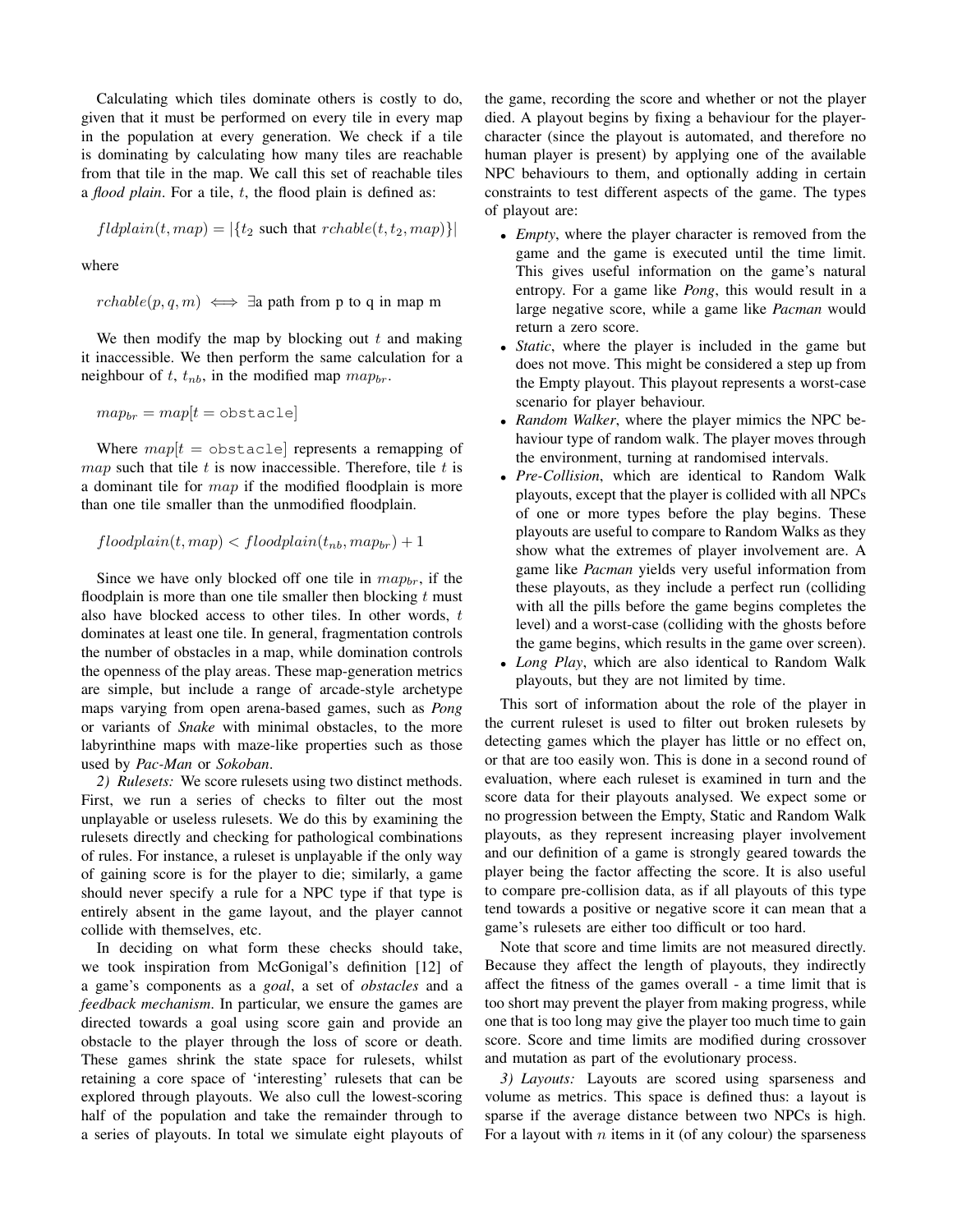of a layout is measured as:

$$
2\times (\sum_{i=1}^n\sum_{j=1}^ndist(i,j))\times \frac{1}{(n\times n-1)}
$$

Assuming the existence of a *dist* function, measuring the Euclidean distance between two items. Volume is the measure of how many entities NPCs there are on-screen. For a map  $m$ , its volume is defined as:

$$
vol(m) = |reds(m)| + |blues(m)| + |greens(m)|
$$

Where  $\text{colour}(m)$  is the list of items in map m of that colour. The layouts also compare themselves with current map instantiations to ensure that they are producing legal, playable layouts - that is, layouts which do not place NPCs over obstacles such as walls. In this way, the layouts and the maps shape each others' development.

## *D. Multi-Faceted Evolution*

For creative domains such as videogame design, we have developed a new framework for artefact generation that uses individual evolutionary strands in a compositional manner, to share information during the evolutionary process and use the fitness of individual components to increase the overall fitness of the finished artefact.

The basic components of ANGELINA are the evolutionary strands that define what the system has control over. These are currently the design of rulesets, maps and character layouts, but in future we will extrapolate this to components that design graphics packs, control systems, quests or other elements of design. These strands are considered to be individual, but they are placed within a larger system that allows them to interact and influence other strands.

The system is represented by a central game object. The game is composed of three elements; a ruleset, a map and a character layout. These elements are initially represented by appropriately-chosen *null phenotypes*, i.e., templates that represent an empty instantiation of that object. For a ruleset, it is an empty set of rules and a static movement rule for all NPCs. For a map, it is a square arena with no obstacles inside it. For a layout, it is simply the empty layout.

Each evolutionary strand is self-contained; that is, it has its own fitness functions and understands how to create new generations of whatever it is trying to evolve. During evolution, however, fitness functions may request information from the central game object. We call this a *pull*, as the strand is retrieving information from the main object. The information that the fitness functions request may be very simple, such as the number of red NPCs in a given layout, or it may require retrieving a larger component such as the game's map, to check for legality of object placements. Initially, the strands will pull the null phenotypes from the game object. They exist to ensure there is always some information to measure fitness against, even if the information retrieved is merely a placeholder.

At regular intervals, ANGELINA requests that evolutionary strands perform a *push* to update the state of the central game artefact. Each strand copies its most fit phenotype into the game object so that information being pulled is more accurate for measuring fitness against. This is currently done after every generation, in order to keep interaction between the strands high and the information in the main object as upto-date as possible. However, the system is flexible, and the strands could update less frequently to give more autonomy to each individual component's evolution.

The design of this system has some advantages. From a practical standpoint, it is trivial to add further components to the system without affecting the current evolution. Strands push and pull information from a central object, so adding a component that generates music or graphics will not affect existing systems, but can take advantage of their pushed information to take part in the multi-faceted process. Moreover, while the process described above has the strands operating in parallel, this is not compulsory. If one component is already designed and finished, it can be fixed in the central game component and never updated, providing accurate fitness data to other strands from the first generation. In this way, we can provide partial designs to ANGELINA and ask it to complete them for us. For instance, ANGELINA can be asked to design levels for a human-designed ruleset, by specifying the ruleset from the beginning and asking it to provide levels and layouts that exhibit high fitness alongside that design.

<scorelimit>44</scorelimit> <timelimit>72</timelimit> <redmovement>CLOCKWISE</redmovement> <greenmovement>RANDLONG</greenmovement> <bluemovement>RANDLONG</bluemovement> <rules> <rule>PLAYER,RED,DEATH,DEATH,1</rule>

<rule>GREEN, BLUE, TELEPORT, DEATH, 0</rule> <rule>OBSTACLE, RED, NOTHING, TELEPORT, 0</rule> </rules>



Fig. 3: A game designed by ANGELINA running independently, where evolutionary processes are not able to inspect other components whilst evolving. The components, whilst individually fit, do not relate to each other and the resulting game is unplayable.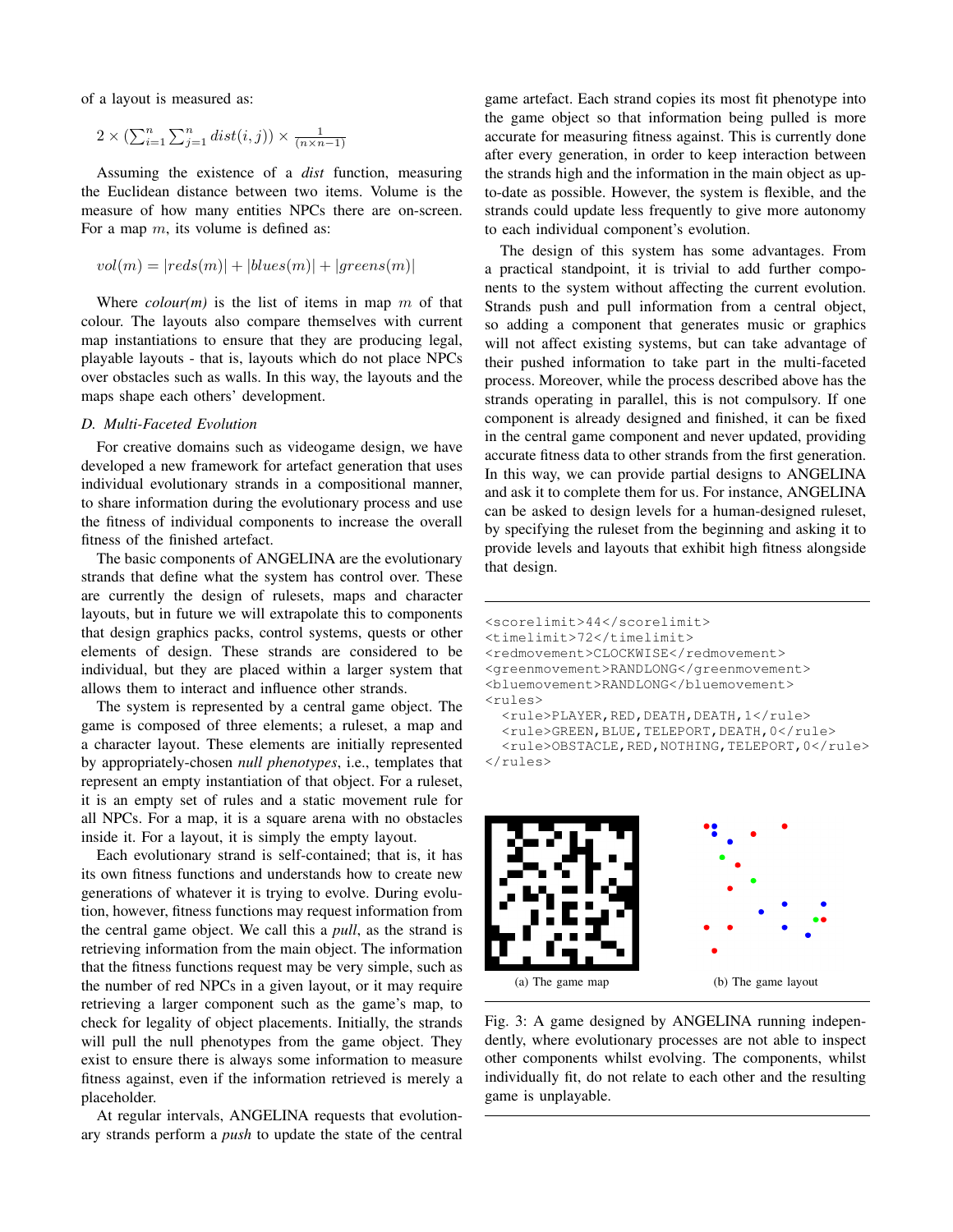#### III. EXPERIMENTATION AND RESULTS

We conducted several experiments to test the limits of ANGELINA's ability to design games both assisted and alone, and in this section we introduce each of these and examine the results arising.

## *A. Density Of The Game Design Space*

Before we present designs produced by ANGELINA, we will give an idea of the nature of the state space that our system is exploring. We produced an initial population of 100 games, and examined each for their quality. If a game was playable, with a consistent map and layout and a goaloriented ruleset, we classified them as Playable. If the games were not playable, they were classified with further detail on what factors were causing the lack of playability. The results of the classification exercise are given in Figure 4.

| Playable            | 3   |
|---------------------|-----|
| Illegal Map/Layout  | 100 |
| <b>Broken Rules</b> | 74  |
| No Goal             | 69  |
| No Obstacles        |     |

Fig. 4: Classification of 100 randomly-chosen games from the state space.

Of the 100 games, only three were playable. We define playable through the same judgements we apply in our fitness functions, along with further evaluation through human playouts. Each game was compiled and played by hand, and games which had clear goals and obstacles, and in which the player had some purpose or way to affect the system, were deemed playable. All of the games, however, had conflicting layouts and maps. Every game generated had NPC elements that were either embedded into walls or cut off from the rest of the map. We allowed a game to be declared playable if the player character was legally placed, although other game items may be placed illegally. As long as the goal remained achievable - that is, one or more of the goal items are not placed illegally - then the game as a whole is technically playable.

74 of the games examined had broken rules. These included rules that can never fire, such as a rule for a collision between two wall entities, or a rule that makes no sense given the current game design, such as a rule for green NPCs if the layout does not contain any. Further to this, 69 of the games had no way for the player to gain score, or avoid losing score, and 54 of them had no challenge for the player, either through death or the loss of score. Often, failing one of these checks was enough to stop a game being playable. However, most games failed three or more checks.

## *B. Independent Game Design*

To investigate whether the whole is more than a sum of its parts, we first present games developed by ANGELINA with the system running without interaction or awareness between

the individual evolutionary strands. What results are games that are composed of uniquely fit subcomponents, but that are not considered fit as overall games. Figure 3 shows a sample game from these runs. The game's rules, roughly, challenge the player to reach a red object. Touching the red object kills the player, and is the only way to gain score.

We see that each component complies with its own fitness constraints. For instance, the map in figure 3 exhibits a high domination score, creating a maze-like layout. The rulesets also conform to the loose common-sense fitness function devised for them. Despite this, the game in Figure 3 is unplayable, because, the map and layout conflict with each other by overlaying NPCs with wall tiles. This means those characters are unable to move or may be inaccessible to the player. The ruleset also includes two problems in particular - one of the rules, for collisions between green and blue, will never be used because the layout does not include any green NPCs. Another rule, the only one which allows the player to gain score, causes the player to die. This means that there is no way for the player to achieve the game's goal. Recalling our definition of a game as a goal, a series of obstacles, and a feedback mechanism, a broken ruleset such as this provides incorrect obstacles, and does not have any path to the goal for the player to pursue.

## *C. Flexibility And Responsiveness*

Figure 5 shows a game designed with some human input. We presented ANGELINA with a human-designed map and layout and asked it to derive a ruleset. The top images show a fairly open map with islands of obstacles that impede movement. The game ANGELINA designed exhibits rules relating to the placement of Blue non-player characters, fixes goals and obstacles for the player, and chooses movement behaviours for the various non-player character types. The player must avoid the moving blue NPCs and touch the walls to score.

We then changed the map and layout to that shown the lower images in Figure 5. This map and layout is less open than the previous one with a similar NPC arrangement. The fittest ruleset derived is much different to the previous example; the player must stay around blue objects to gain score, and avoid the fast-moving and unpredictable red objects. These objectives are more about awareness and navigation than agility, which fits with a more confined space and unpredictable opponents, since the red NPCs now teleport erratically. The module responsible for ruleset design knows, through playouts and analysis of NPC populations, that the space of 'good' games has changed because of the new level design, and the rulesets produced change appropriately. In particular, the second game designed does not use collisions with obstacles as a rule, because the higher number of obstacles would make the game too difficult (or too easy, depending on the effect of colliding with the obstacles). Instead, the proposed game takes advantage of the more mazelike approach by developing a game with an emphasis on chase and evasion. ANGELINA's responsiveness to change in one element here has resulted in a dramatically different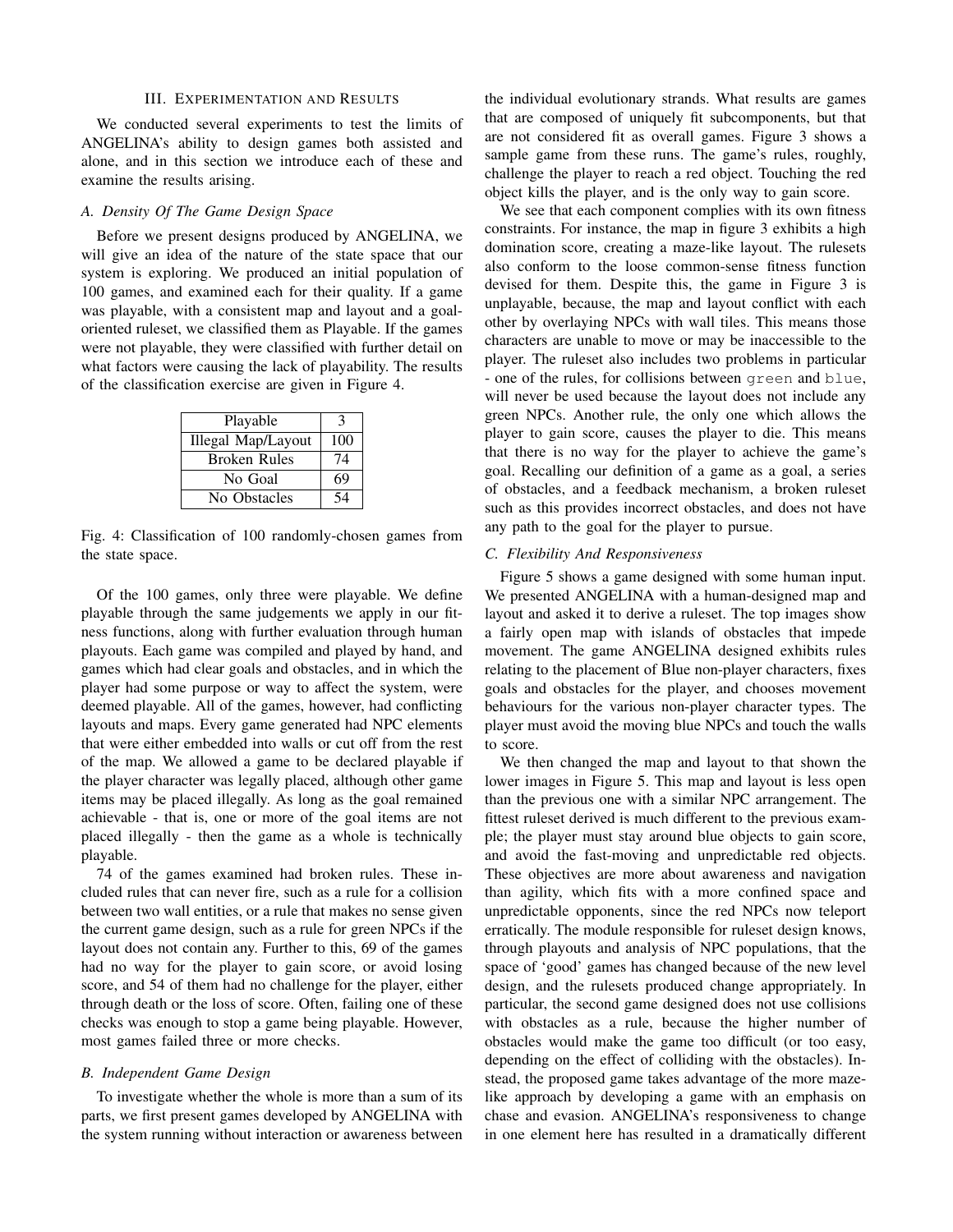```
<scorelimit>55</scorelimit>
<timelimit>91</timelimit>
<redmovement>CLOCKWISE</redmovement>
<greenmovement>RANDSHORT</greenmovement>
<bluemovement>RANDLONG</bluemovement>
<rules>
```
<rule>PLAYER, OBSTACLE, TELEPORT, NOTHING, 1</rule> <rule>BLUE, PLAYER, TELEPORT, TELEPORT, -1</rule> </rules>



```
<scorelimit>89</scorelimit>
```
<timelimit>21</timelimit>

```
<redmovement>RANDLONG</redmovement>
```

```
<greenmovement>CLOCKWISE</greenmovement>
```
<bluemovement>CLOCKWISE</bluemovement> <rules>

```
<rule>PLAYER,BLUE,NOTHING,NOTHING,1</rule>
 <rule>PLAYER,RED,DEATH,DEATH,0</rule>
 <rule>PLAYER, NONE, DEATH, TELEPORT, -1</rule>
 <rule>OBSTACLE, RED, NOTHING, TELEPORT, -1</rule>
</rules>
```


Fig. 5: Two games designed by ANGELINA, showing a response to the change in level design.

result that shows what we might describe as the beginnings of understanding being exhibited by the software.

#### *D. Free Design*

Figure 6 shows two games designed by ANGELINA without constraints. The first game is a close relative of *Pacman* - the player is encouraged to collide with blue objects (which are destroyed, and give the player score)

and avoid red objects (contact with them causes death). The map designed is not as symmetrical as Pacman's, but is open enough for the player to manoeuvre around. This is a common arcade archetype that ANGELINA discovered within the state space independently.

The second game, shown in figure 6, is an arcade game equivalent of the 'steady hand game', where the player must avoid touching walls and pick up all NPCs of a certain colour. This map is designed as more confined, with less free space to manoeuvre. Its layout is more spread out and contains only one type of NPC. These two games show how ANGELINA explores and refines the search space open to it, and creates games that make sense *as a whole*, with the various subcomponents complementing each other. The Steady Hand Game is an interesting contrast to the Pacman clone, as it is not a rediscovery of a famous arcade game, yet is recognisable as a coherent game.

#### IV. RELATED WORK

## *A. Automated Game Design*

There is relatively little research which considers the problem of automated game generation as being any more than a series of linear content generation problems. Togelius et al. [10] explored the possibility of ruleset generation, using neural networks to evaluate their rulesets according to a learning-based model of fun similar to that described in *A Theory Of Fun* [13]. The rulesets generated by this system define two-dimensional arcade games where coloured shapes are controlled around a map. Although the work made some useful conclusions about its choice of model for game quality, the scope of the project was limited to ruleset design and did not attempt to generate other game components, such as levels or control schemes. However, Togelius' use of an independent playout module to assess rulesets can be seen as a move towards a more aware game designer, as it allowed the system to reflect on its own work as it progressed.

Smith and Mateas discuss automated game design in their presentation of *Variations Forever* [9], a research project into the procedural generation of 'minigames'. The authors use *answer set programming* ([14], [15]), a powerful form of logic programming, to represent a large state space of possible rulesets, and then constrain the space to explore interesting subspaces of rules. This work only generated sets of rules, but the work is particularly notable because of the discussion of automated game design found within. In particular, the authors propose further work to develop their system with an automated playtester that could evaluate rulesets and use a knowledge base of player behaviour to suggest alterations to game designs. However, the discussion does not extend beyond the realm of designing simple rulesets, in a 'generate and test' paradigm. In contrast, we aim to produce a system capable of understanding the connectedness of *multiple* game components, which means moving beyond rulesets alone.

Browne and Maire [16] explore the problem of automatic game design for the world of boardgames, a medium with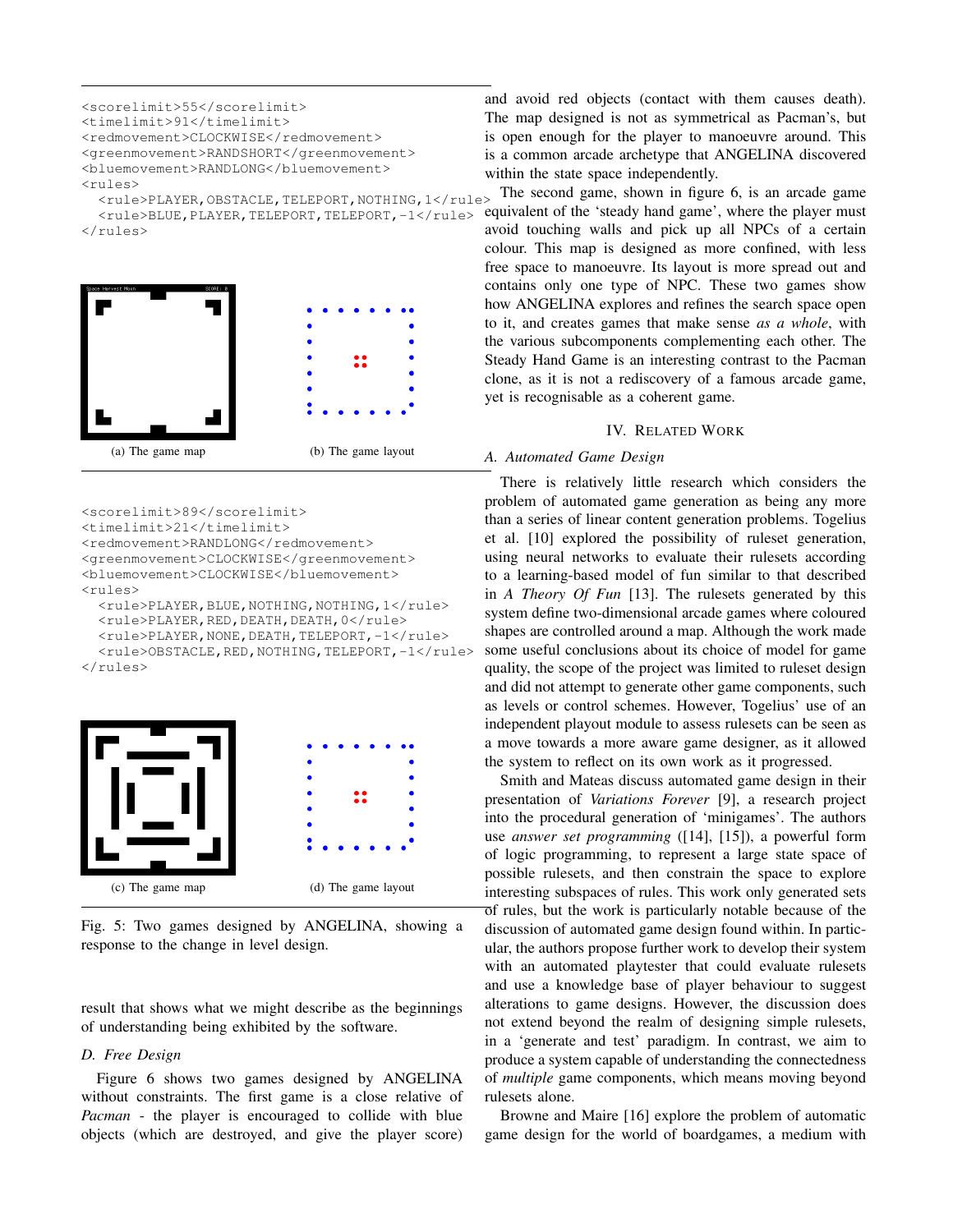```
<scorelimit>56</scorelimit>
```
<timelimit>28</timelimit>

<redmovement>CLOCKWISE</redmovement> <greenmovement>STATIC</greenmovement> <bluemovement>RANDLONG</bluemovement> <rules>

<rule>PLAYER, RED, DEATH, DEATH, -1</rule> <rule>PLAYER, BLUE, NOTHING, DEATH, 1</rule> </rules>



<scorelimit>24</scorelimit> <timelimit>96</timelimit> <redmovement>STATIC</redmovement> <greenmovement>RANDLONG</greenmovement> <bluemovement>RANDSHORT</bluemovement> <rules>

<rule>OBSTACLE,PLAYER,NOTHING,DEATH,0</rule> <rule>PLAYER, RED, NOTHING, TELEPORT, 1</rule> <rule>RED, OBSTACLE, TELEPORT, NOTHING, 0</rule> </rules>



Fig. 6: Top: A Pacman-style game where the player must pick up green objects while avoiding red NPCs. Bottom: A 'steady-hand' game designed in an unconstrained mode. This game was not in the archetypal arcade game design space, but is an interesting invention by the system.

many analogues to arcade videogames. The work here closely tackles the problem of automated game design by developing not only rulesets, but board shapes and starting layouts also. The work led to the design of many boardgames, some of which achieved commercial success<sup>3</sup>. Although similar in structure, videogames have many components that boardgames lack. Most notably, the majority of videogames are played in real-time, which makes the task of playing out, and therefore evaluating, candidate games much more difficult due to a larger state space of game executions. Similarly, videogames typically derive their challenge from the presence of computer-controlled non-player characters. Assessing the challenge represented by these characters is harder than considering the challenge represented by binary rules, which in turn makes games harder to evaluate.

# *B. Evolutionary Computation*

Evolutionary computation has been used in many areas of content design for videogames both in research and socalled 'real-world' videogame projects<sup>4</sup>. Often, these projects employ a straightforward, linear Darwinian evolution method where a population of candidate artifacts are evaluated against a single fitness function and then high-scoring artifacts are crossed over to generate a new, fitter population.

Two relevant techniques which have emerged out of research into evolutionary computation are *multi-objective evolution* (MOE) and *co-evolution*. MOE differs from standard, linear evolution by attempting to optimise more than one fitness function for a single evolutionary strand. These fitness functions typically conflict in some way, and forms of Pareto optimality are often employed to find maximally-satisfying artifacts through evolutionary search. An example of such a system, along with a succinct explanation of its operation, can be found in [17].

Co-evolution refers to a naturally-occuring evolutionary system where two organisms evolve in response to changes in each other. This is often found in relationships between insects and plants or larger animals, comparable to symbiotic relationships. Programmatically, co-evolution has been used to develop two or more artifacts together with one another [18], [19]. Two standard evolutionary strands work alone, and in order to assess their fitness, they are composed into a single artifact and evaluated.

Standard evolution and other genetic programming techniques are well-applied to the world of content generation ([3], [8]). However, these techniques work largely in isolation and have no way of interacting with larger systems, and there is no sense of a guided design process.

Co-evolution is the technique closest to ANGELINA's underlying methods, but while co-evolution is primarily concerned with change in one object *causing* change in another, we are more interested in the evolutionary pressure applied by changes in multiple components. To continue

<sup>3</sup>The game Yavalath was designed by Browne's Ludi system and went on to be published by independent boardgame manufacturer Nestor Games.

<sup>4</sup>The canonical example here is possibly Elite or, more recently, Dwarf Fortress - http://www.bay12games.com/dwarves/